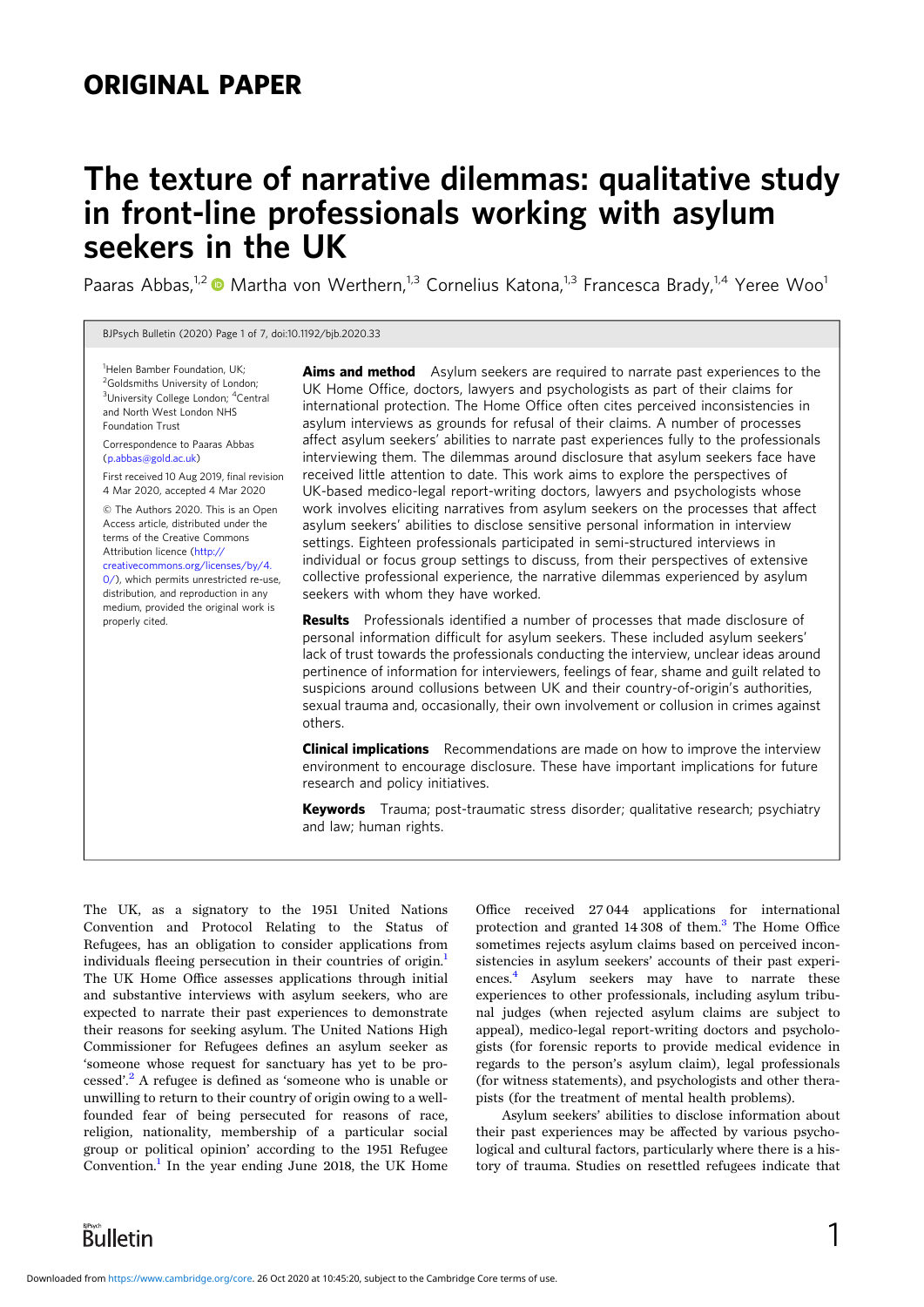asylum seekers who have sustained multiple traumas in the past often report high levels of post-traumatic stress disorder (PTSD) and depression. $5.6$  $5.6$  $5.6$  It is well documented that asylum seekers who have had many traumatic experiences will avoid disclosing such memories.<sup>[7](#page-6-0)</sup> Research suggests that external factors such as the interview room setting and the behaviour of Home Office officials can serve as trig-gers for traumatic memories.<sup>[8](#page-6-0)</sup> Currently, little is known about the range of dilemmas faced by asylum seekers when making decisions about the content of their narrated accounts, such as omitting or altering information, sometimes on the instructions of or under the influence of other people.<sup>[9](#page-6-0)</sup> Professionals working with asylum seekers offer a unique vantage point to guide an exploratory study of these dilemmas, as they are able refer to their extensive professional experience with a variety of asylum seekers. A small sample of individuals with refugee status were interviewed separately about dilemmas they experienced when narrating their past experiences to professionals. This constitutes a complementary study which is currently being prepared for submission.

# Method

### **Participants**

Eighteen professionals were recruited from fourteen different organisations that provide clinical and legal support to asylum seekers in England. The research study was advertised through direct email outreach requesting interviews with individuals whose work involves eliciting accounts from asylum seekers. Organisations were identified using chain sampling based on existing professional connections. Current and former Home Office decision makers were also invited to participate, but no individuals accepted the opportunity to do so.

Written informed consent was obtained from all participants. All procedures contributing to this work comply with the ethical standards of the relevant national and institutional committees on human experimentation and with the Helsinki Declaration of 1975, as revised in 2008. All procedures were approved by the University College London ethics committee (reference 8133/003).

#### Data collection

Data were collected between July and December 2017 through face-to-face interviews, conducted either individually or as focus group interviews. Three professionally homogenous groups of doctors or lawyers were interviewed using a focus group discussion format. [Table 1](#page-2-0) shows the distribution of professionals. Focus group discussions were chosen as an appropriate method of data collection for a feasibility study because of their inherent 'dynamic quality of group interaction'. [10](#page-6-0) Three therapists were interviewed individually owing to practical constraints.

Semi-structured interviews involving open-ended questions were conducted. The authors of this paper designed the interview schedule collaboratively, with input from a small team of psychologists and lawyers with critical insights into the effects of credibility concerns inherent to the UK's asylum adjudication on asylum narratives. The interviews were structured to encourage professionals to reflect on how asylum seekers they worked with experienced the process of narrating past experiences.

Questions included the following.

- (a) Have you experienced situations where your clients' narratives evolved or changed over time?
- (b) In what ways have these narratives changed?
- (c) What do you think is the impact of the location in which asylum seekers are talking to professionals such as yourselves, and/or the presence of an interpreter, on the type of narrative that they are able to share?
- (d) Are there any causes that you might be able to attribute to late disclosure of additional or changed information, based on your experiences?
- (e) Do you think it's difficult for all asylum seekers to talk about what's happened to them in their past, or more for certain asylum seekers compared to others?

#### Data analysis

Interviews were recorded and transcribed verbatim. A thematic analysis approach was used to identify patterns of experiences of different professionals and across the interviews.[11](#page-6-0) The data-set was double-coded by one author (P.A.) who collected the data and another (M.V.W.) who was not familiar with the content of the interviews prior to coding. The entire data-set was coded descriptively, and key themes were identified that were evident across the data-set. Two research questions drove decisions about the 'keyness' of a theme. $<sup>1</sup>$ </sup>

The authors collaboratively interpreted codes and themes in the data. A third author (Y.W.) input the data into NVivo version 10. The research team were cognisant of the theoretical framing that drove the interview schedules and their own analytical skillset that informed the coding. Following Braun and Clarke's reflexive thematic analysis approach, the research team focused on 'reflexive and thoughtful engagement with their data'.<sup>[12](#page-6-0)</sup>

- (a) What are the dilemmas faced by asylum seekers when narrating their past experiences to different professionals, as understood by professionals who work with them?
- (b) What factors may inhibit an open discussion of the past experiences that asylum seekers are required to narrate in their claim?

The richness of the data is demonstrated in the Results section through the use of quotes from the data-set that illustrate the key themes in the data.

#### **Results**

The four main themes of processes influencing asylum seekers' narratives that emerged from the interviews are reported here. These are:

- (a) omission of information as a narrative dilemma;
- (b) alteration of information as a narrative dilemma;
- (c) embellishment of information as a narrative dilemma;
- (d) influence of trauma on disclosure.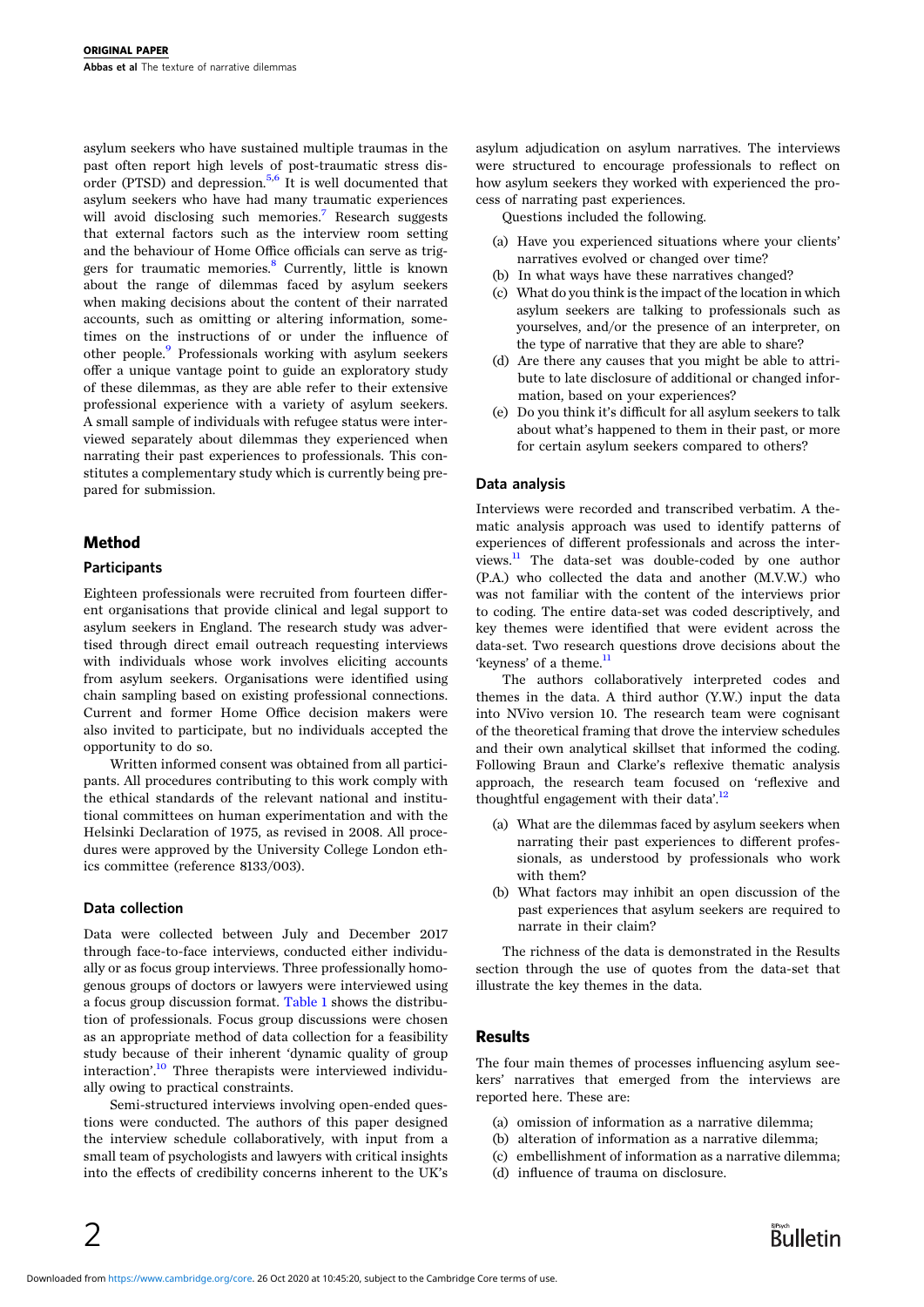<span id="page-2-0"></span>

| Table 1<br>Characteristics of study participants |                    |                                                                     |        |                     |
|--------------------------------------------------|--------------------|---------------------------------------------------------------------|--------|---------------------|
| Participant                                      | Research group     | Occupation                                                          | Gender | Years in profession |
| P <sub>1</sub>                                   | Therapist          | Psychotherapeutic worker                                            | Male   | 10                  |
| P <sub>2</sub>                                   | MLR focus group 1  | Psychiatrist - MLR writer for NGO                                   | Male   | 37                  |
| P <sub>3</sub>                                   | MLR focus group 1  | Medical doctor - MLR writer for two NGOs                            | Male   | 22                  |
| P <sub>4</sub>                                   | MLR focus group 1  | Medical doctor - MLR writer for two NGOs                            | Female | 57                  |
| P <sub>5</sub>                                   | MLR focus group 1  | General practitioner and MLR writer                                 | Female | 20                  |
| <b>P6</b>                                        | Therapist          | Psychologist at an NHS service and MLR writing volunteer for an NGO | Female | 5                   |
| P7                                               | Lawyer focus group | Legal officer for NGO                                               | Male   | 30                  |
| P <sub>8</sub>                                   | Lawyer focus group | Immigration solicitor at law firm                                   | Male   | 13.5                |
| P <sub>9</sub>                                   | Lawyer focus group | Immigration solicitor at law firm                                   | Female | 11                  |
| P <sub>10</sub>                                  | Lawyer focus group | Legal officer for international NGO                                 | Male   | Undisclosed         |
| P11                                              | Lawyer focus group | Immigration caseworker for law firm                                 | Male   | 10                  |
| P12                                              | Lawyer focus group | Immigration caseworker for law firm                                 | Female | $4+$                |
| P13                                              | MLR focus group 2  | Former general practitioner and MLR writer                          | Female | 27                  |
| P14                                              | MLR focus group 2  | Clinical psychologist                                               | Female | 13                  |
| P <sub>15</sub>                                  | MLR focus group 2  | Director of NGO and clinical psychologist                           | Female | 32                  |
| P <sub>16</sub>                                  | MLR focus group 2  | Former general practitioner, independent forensic physician         | Female | 30                  |
| P17                                              | MLR focus group 2  | Clinical psychologist                                               | Female | 12                  |
| P18                                              | Therapist          | Psychotherapist and director of NGO                                 | Male   | 25                  |

MLR, medico-legal report; NGO, non-governmental organisation; NHS, National Health Service.

The term 'narrative dilemmas' refers to the dilemmas experienced by asylum seekers when narrating their past experiences to professionals interviewed for this research. Other issues that emerged from the data included the effects of individual identity and interview environment on disclosure. These are addressed in the Discussion section.

#### Omission of information as a narrative dilemma

The majority of participants revealed that they had worked with asylum seekers who had omitted a piece of information at least once during their claim for asylum. A medico-legal report-writing doctor presented the example of an asylum seeker who had been imprisoned in a police station and jail, and refused to divulge details of her experiences in the police station. In his opinion:

'This wasn't that she didn't remember. She clearly did. It was much more of a conscious choice of choosing not to re-engage with something that she knew she would find distressing. And there was a sort of moral component to it that she felt she didn't want to be defined by what had happened' (P2, psychiatrist, male).

Participants described situations in which asylum seekers they worked with did not volunteer information. These included when the information was of a sensitive nature such as sexual trauma, if they were unclear about the pertinence of a piece of information for the interviewer, or when they were asked a direct question in one interview but not in another.

Participants expressed the collective view that asylum seekers who had perpetrated acts of betrayal or violence often did not disclose these experiences in the first interview or meeting with a professional. This was also the case for experiences of sexual violence (particularly for men). Participants attributed this to feelings of guilt, shame and stigma, as well as lack of trust in the professional. Participants reflected that that asylum seekers sometimes omitted information owing to fear of repercussions from people who exercised control over them, such as human traffickers or state authorities in their countries of origin whom they sometimes suspected of colluding with UK state authorities. According to participants, asylum seekers they worked with may doubt the confidential nature of interviews with UK professionals and as a result omit information.

#### Alteration of information as a narrative dilemma

Participants shared a common experience that the asylum narratives they heard from their clients were altered over time. This often included delayed disclosure of some aspects of asylum seekers' past experiences. Information disclosed later would replace information that had been omitted as mentioned above or fabricated for reasons discussed below. Participants were of the opinion that asylum seekers sometimes disclosed more new information in the setting of an increasingly trusting relationship with the interviewer over time, on advice of a friend or family member, in response to changing levels of stigma in the community or in situations of external pressure such as being under oath in court.

Participants shared a variety of changed narratives that they had observed in their professional experience, from minor details such as changes of dates to the disclosure of new significant traumatic events such as rape. Examples reported included asylum seekers who said they escaped

**Bulletin**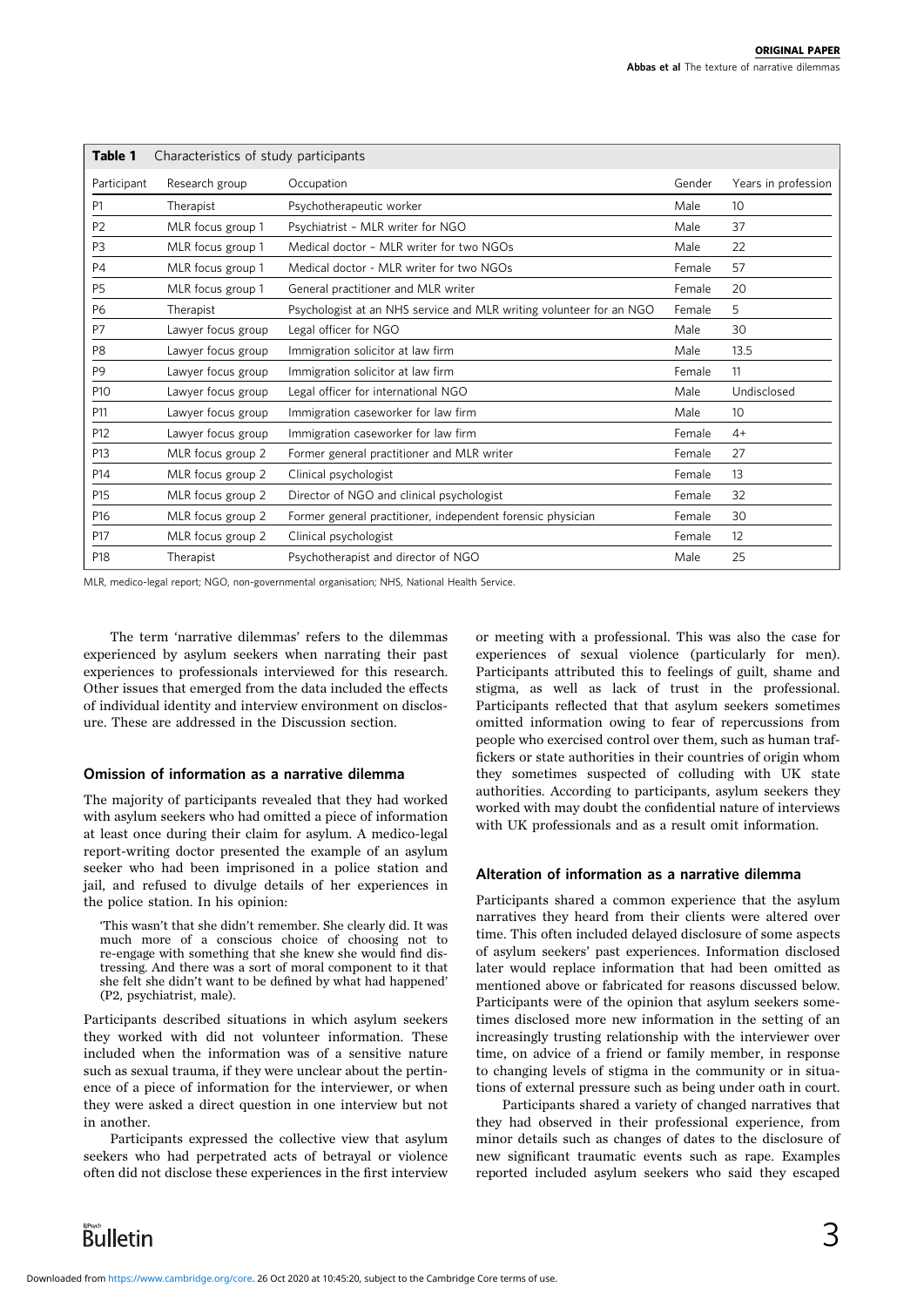their country of origin in a specific month and then later changed it to another because they could recall the season but not the dates. In addition, they recounted incidents where some asylum seekers claimed that they entered the country later than they had, based on advice from friends to conceal the number of years spent undocumented before claiming asylum for fear that their claims would be refused on that basis.

A doctor interviewed an asylum seeker who, according to previous interview records, had allegedly been trafficked directly to the UK. However, she later disclosed that she had, in fact, been trafficked to a different country and had subsequently escaped and paid a smuggler to enter the UK. She had fabricated that part of her claim based on the advice of a friend.

A lawyer reported that he had seen many asylum seekers who had downplayed their membership of antigovernment groups, based on unfounded warnings from others that asylum claims from members of such proscribed organisations were likely to be refused.

A male asylum seeker who had divulged information about a rape to the doctor preparing his medico-legal report called the doctor years later to have his account of this significant event redacted. He denied having ever mentioned it and wanted his statement altered, despite the doctor's records clearly documenting his previous account of the rape. The doctor attributed this to a wish to take control of the recollection of a past experience in which control had been taken away from him.

It was the common experience of participants that survivors of human trafficking had been given information by their traffickers, such as names of locations they had crossed in order to reach the UK, and that they had believed this information and repeated it in their interviews. Some survivors of trafficking had been specifically instructed to tell a fabricated story and complied because of threats, or owing to the power they perceived their trafficker to have over them. For example, several participants gave examples of traffickers who subjected individuals to 'juju' rituals exploiting their spiritual beliefs, $^{13}$  $^{13}$  $^{13}$  in order that the individual would feel 'bound' to the trafficker and compelled to comply with their demands for fear of (often life-threatening) reprisals against themselves or loved ones.

'I certainly have seen a number of victims of trafficking who are told that if they don't cooperate – for example, if they don't cooperate with the full story, which the trafficker has given them – then the trafficker will do the same thing to their younger sister as they did to them' (P2, psychiatrist, male).

A medico-legal report-writing doctor had worked with an asylum seeker who drastically changed her narratives. He thought this was because the asylum seeker's abuser was present at the first interview, had acted as an interpreter for her and had controlled what was told to the doctor.

A further medico-legal report-writing doctor who visited asylum seekers in detention recalled receiving a phone call from an asylum seeker the day after the examination. The doctor reported that this asylum seeker had shared her decision to disclose new information that she had previously withheld about the sexual violence she had

endured, after seeking the advice of a friend. Participant 6 explained:

'With the minor details or changes in dates, and things, I would say that's memory. With more significant, kind of, omissions, I guess, I would say it's normally trust.' (P6, psychologist, female)

Participants were of the opinion that sometimes the asylum seekers they worked with lied to protect the lives of others. Others who identified with their abusers may have wanted to protect the abusers and change their narratives accordingly.

#### Embellishment of information as a narrative dilemma

A medico-legal report-writing doctor had seen a survivor of a 'blood feud' who had embellished his past experiences by fabricating that he was an only child. Whereas in the survivor's view this 'would make my story stronger', according to the doctor, it had the opposite effect when it was uncovered. Similarly, a lawyer shared his experience of what he viewed to be a recent trend:

'We see a lot of these [nationality redacted] boys, they come from a background of very limited education, shepherds, and then have an experience of living in a conflict zone, domestic violence, their father's been murdered in front of them, and then maybe they've decided to add on a torture story because somebody's told them that won't get you asylum and you need to have been tortured [to get asylum]. Maybe they have been and maybe they haven't, but a whole lot of other bad stuff has happened to them.' (P7, lawyer, male)

Psychologist participants explained that often when asylum seekers embellished their symptoms, there were likely clinical explanations for their behaviour, for example, the individual attempting to get help for their unmet needs.

'The things she was presenting with were not consistent with any formal diagnosis ... however, she desperately wanted to get her needs met but it was almost as though she'd heard other people had done it so therefore she put that into the pot to be sure that I would recognize that she needed help. That's how I interpreted it, actually' (P13, doctor, female).

#### Influence of trauma on disclosure

Participants reported that in some situations they interpreted the silence of an asylum seeker as indicative of the most severe parts of their traumatic history. Participants thought this inability to verbalise such experiences highlighted the effects of sustained periods of intimidation and subordination on survivors of trafficking and/or servitude and torture, such as the inability to develop an identity or narrative of their own. Sexual trauma, linked to feelings of embarrassment, shame and humiliation, was cited as one of the most difficult experiences for asylum seekers to disclose. Participants attributed this to fears of social stigma and resultant social exclusion. Participants reflected on their interactions with asylum seekers who they thought did not self-identify as victims of abuse, and expressed the opinion that the skewed self-perception of some asylum seekers affected how they presented certain experiences to their interviewers. This was particularly the case with victims of childhood abuse, according to participants, who may not have understood their experiences as constituting abuse and had fragmented memories of their past. Childhood

 $\overline{4}$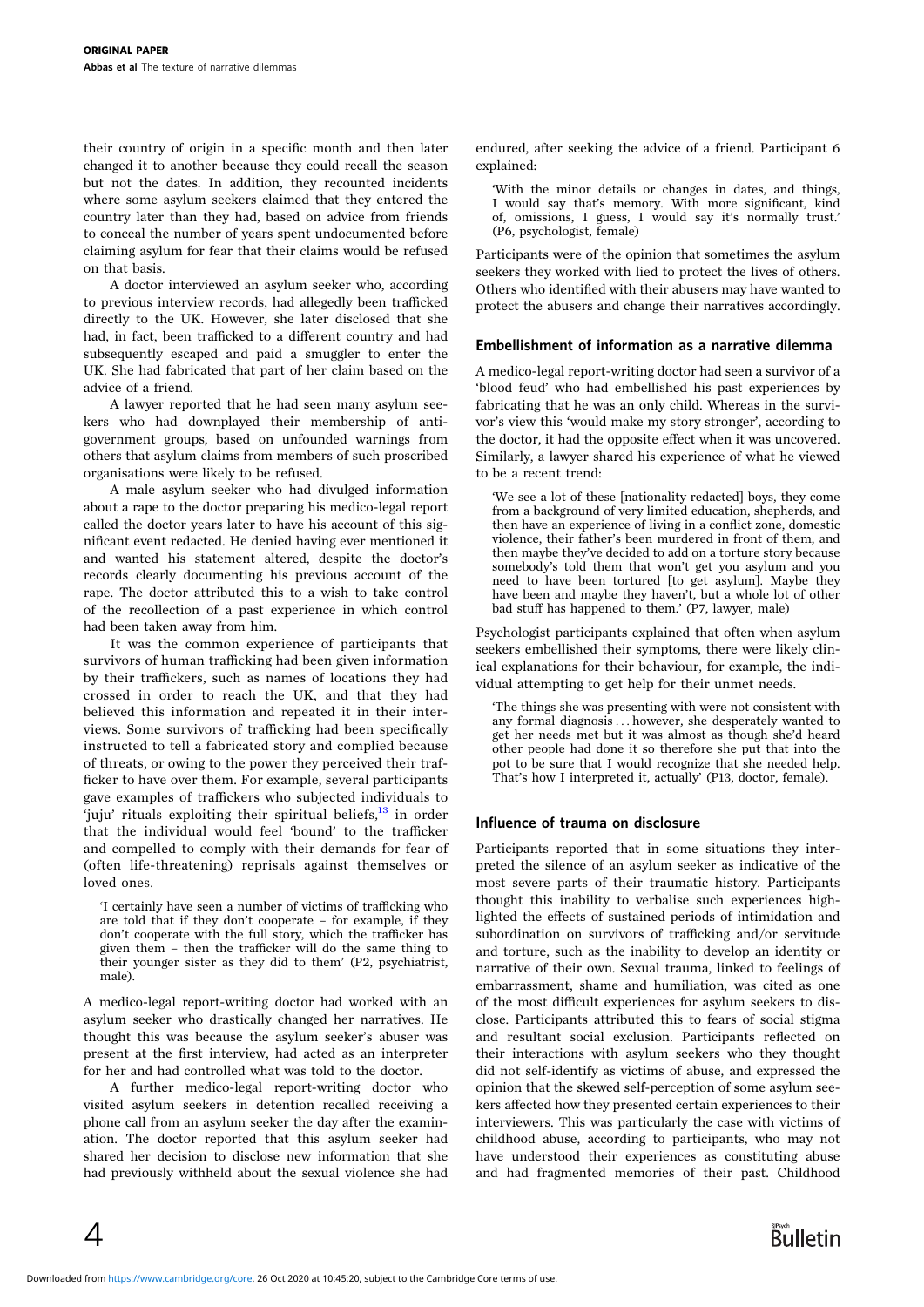trauma was explained as having particularly prolonged and longstanding effects on individuals, influencing their ability to disclose such events, and seen as potentially leading to intensified symptoms of PTSD. Re-experiencing phenomena and avoidant behaviours are core symptoms of  $PTSD<sup>14</sup>$  $PTSD<sup>14</sup>$  $PTSD<sup>14</sup>$  All participants spoke about the 'fragmentation' of memories that can occur in PTSD, which can lead to 'gaps' in the individual's narrated history, which in turn can lead to 'incon-sistent' accounts.<sup>[15](#page-6-0)</sup>

Participants across all interviews also spoke about their assessments of the effects of dissociation on the asylum seekers' ability to disclose a full and complete history. Some shared experiences where individuals had appeared to them to lose awareness of their surroundings and their sense of self, inevitably resulting in a lack of clarity or coherence in the narrative. Participants also analysed individuals' desire to avoid thinking about the traumatic memories as manifesting itself by avoiding talking about the traumatic event, and avoiding external reminders of the traumatic event, which complicated disclosure. For example, a participant shared her experience that clients often use vague expressions and euphemisms when talking about traumatic experiences instead of clearly disclosing a description of the sexual experiences.

'People use vague terms as part of their PTSD defence and avoidance, about "them" or "that man", "those people" or "the work"' (P15, psychologist, female).

All professionals detailed a myriad of body language indicators of distress, including restlessness, reddening eyes, crying, movement of jaw muscles, hyperventilation and body clutching, as well as other PTSD symptoms described above. Participants continually underlined the importance of non-verbal cues in their professional roles in order to provide corroborating evidence for any clinical conclusions and noted that non-audible features of clients' accounts were mostly absent from transcripts of Home Office interviews.

The focus group discussions produced consensus over the majority of issues reported this section. There was a minor point of contention in the second focus group discussion with medico-legal report writing doctors regarding the balance between their roles as impartial witnesses and their urge to express their sympathy for the asylum seekers they work with.

# **Discussion**

This exploratory research investigated the processes involved in asylum narratives that changed over time from the perspectives of professionals who work with them. This study revealed the unique vantage points of doctors, lawyers and psychologists with years of collective experience working with asylum seekers from different countries with different types of asylum claims, in professional relationships ranging from singular interviews to long-term therapeutic work.

One of the key findings of this research is that, according to participants in this study, asylum seekers may sometimes select what information to disclose based on their perceptions of its pertinence to the particular interview or interviewer. This is particularly significant given that asylum

seekers are interviewed by a range of different professionals and suggests that they make decisions about what information to share with each professional. Most participants conveyed that the time available to build a rapport with the asylum seekers they interviewed was directly related to the level of disclosure they subsequently received from the asylum seekers, owing to the development of a trusting relationship. The different professional standpoints and the difference in time available to participants, such as the length of the interview, the number of appointments, and the duration of the professional relationship, affected the type of information disclosed to them. The findings suggest that any expectation that asylum seekers make full disclosures of their past experiences is unrealistic because disclosure is a prolonged process which often cannot be achieved in a singular interview. Similarly, expectations around the accuracy of detail in a narrative, or consistency over time, are incompatible with the processes of human memory, particularly in individuals suffering from PTSD. Participants mentioned additional factors that contributed to narrative dilemmas experienced by the asylum seekers they worked with, which were in line with previous studies on the influence of the interview environment, including physical features of the room, the gender of the interviewer and the role of interpreters, as well as interviewer expectations of emotional congruence from asylum seekers.  $9,16-21$  $9,16-21$  However, as our study focused on professionals' perceptions of the decision-making processes that drove some asylum seekers' disclosures, we chose to focus on types of dilemmas and their relationship with asylum seekers' traumatic past experiences.

This is a small sample study, whose results cannot be generalised. Furthermore, interviews did not follow an identical format, owing to adjustments made to accommodate individual participants' time constraints, which may have affected the content of the interviews. As this study adopted Braun and Clarke's reflexive thematic analysis method, $^{12}$  $^{12}$  $^{12}$  a collaborative approach was taken that focused away from coding consistency and towards a nuanced reading of interview data.

A limitation of this study was that majority of the participants were white British; future research in this area should endeavour to recruit a more diverse sample, which would additionally allow another layer of analysis, i.e. of the relationship between professionals' ethnicity and asylum seekers' disclosures.

Overall, our findings demonstrate that it is potentially unrealistic to expect that asylum seekers will be able to disclose their past experiences in a complete manner to professionals, particularly in a single interview. It also highlights that there are a number of dilemmas that can affect asylum seekers' decisions around disclosure to professionals interviewing them, which are closely connected to their past traumatic experiences, present strong emotions about stigma and repercussions, and ongoing difficulties navigating the asylum process in the UK.

The scarcity of clear and accessible information about the procedures of asylum adjudication in the  $\mathrm{UK}^{\mathrm{11}}$  $\mathrm{UK}^{\mathrm{11}}$  $\mathrm{UK}^{\mathrm{11}}$  renders asylum seekers susceptible to unhelpful advice from wellmeaning friends or instructions from controllers, as conveyed by participants who reported incidents where asylum

Bulletin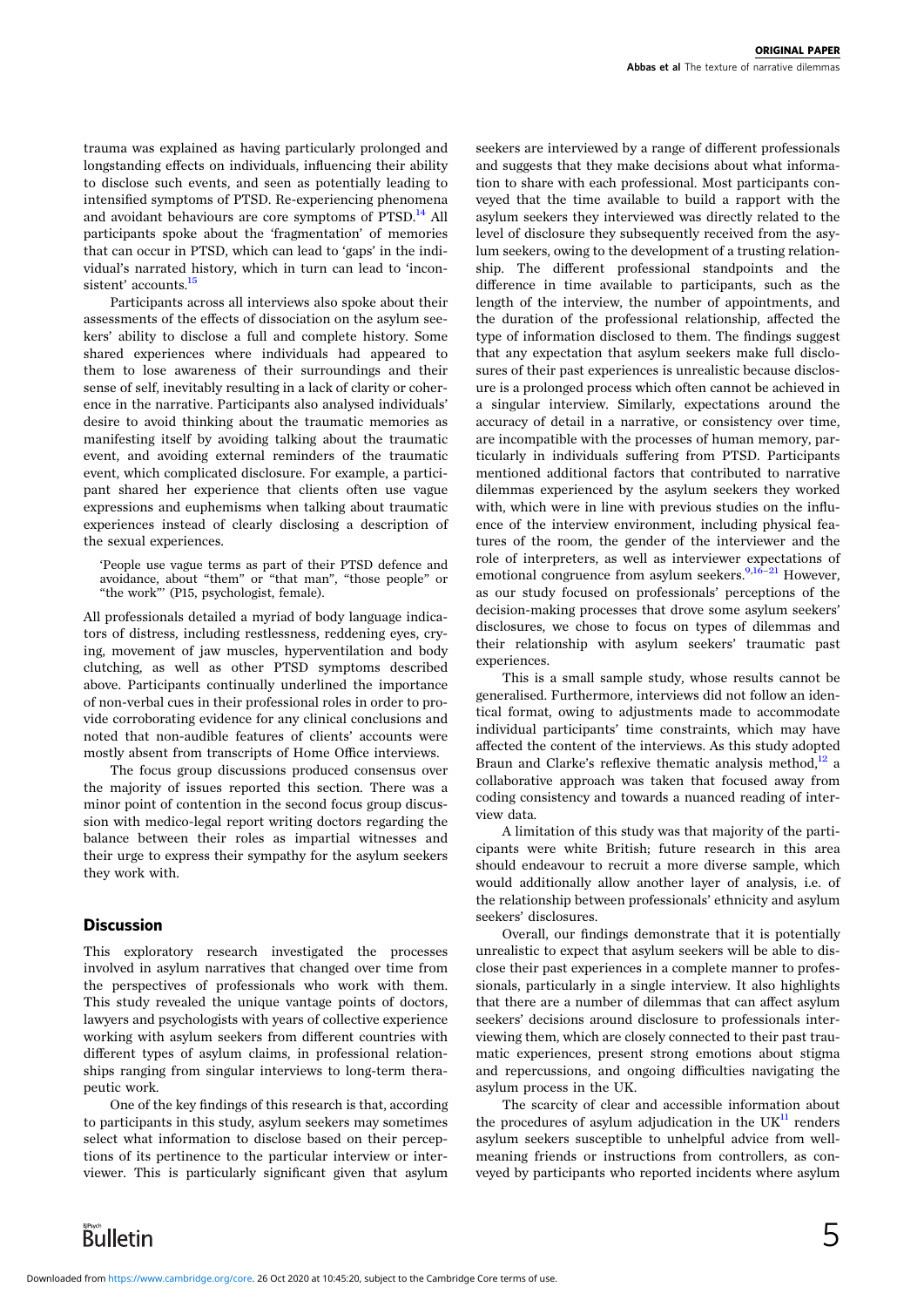seekers had altered or fabricated elements of their narratives as a result of advice from friends or instructions from controllers. This demonstrates the need to interrogate what appears to be a 'choice' on the part of the asylum seeker to disclose or not disclose information, when in fact this may be a distressing dilemma arising out of trauma, fear and the control exercised by others such as traffickers, or due to misinformation or misunderstanding about what is 'best' for their asylum case.

Participants considered that the experiences of asylum seekers who had been survivors of trafficking or modern slavery, sexual trauma, captivity in detention or prison, torture, and childhood traumas negatively affected their ability to discuss their past experiences openly. Such experiences were thought to render such individuals intimidated, devoid of power, mistrustful and suspicious. Our findings also suggest that details of traumatic events were sometimes not revealed to participants, and that on occasion traumatic events were revealed gradually over the course of a trusting professional relationship or following the perceived safety of successfully being granted leave to remain in the UK. These changes were seen by the professionals as a means by which asylum seekers exercised control over which aspects of their narrative they would share, and by doing so tried to regain some of the control that had been taken away from them when they had been subjected to abuse and torture in the past. Psychologists, psychiatrists and psychotherapeutic workers who had a professional understanding of the psychological needs of asylum seekers conveyed the importance of paying attention to the coherence between symptoms and the content of narratives to identify whether presentation of symptoms was a result of traumatic experiences or a misguided way of eliciting the help the individual felt they needed.

It is important to note that all participants spoke about the effects of fragmented trauma memories, which were said to lead to gaps in oral histories, leading to dislocated narratives and inconsistent accounts. These inconsistencies are sometimes cited as a reason for refusal in letters from the Home Office.<sup>[4](#page-6-0)</sup> Notably, a hostile asylum system and its 'culture of disbelief' was cited as a further source of trauma for some asylum seekers, who experienced anxieties as they anticipated being disbelieved or discredited; this supports recent literature on the effects of immigration detention.<sup>[22,23](#page-6-0)</sup>

Our findings have a number of practical implications for professionals who interview asylum seekers, and for policy makers and researchers.

(a) The participants involved in this study conveyed that professionals conducting interviews can take measures to understand the process of disclosure in its complexity with the aim of making the interview environment conducive to gaining asylum seekers' trust and making them feel relaxed enough to disclose their full history. Participants recounted that certain individuals looked upon the notion of confidentiality with suspicion, or found it difficult to disclose sensitive personal information in front of professionals or interpreters from their own country and preferred instead to speak with foreign professionals. These are important factors to be considered when setting up an interview that requires disclosure of sensitive personal information. Participants' recommendations include considering in advance and where possible adjusting features of the interview setting to suit the specific needs of clients, such as lighting and noise levels, as well as the gender of the interviewer or interpreter; increasing interviewer awareness of PTSD symptomatology; and incorporating non-verbal information shared by the client, such as signs of distress or symptoms of PTSD, into interview notes.

- (b) Participants conveyed that professionals working with asylum seekers should treat them as individuals rather than a category of people and engage with their individual needs and dilemmas in a non-judgemental manner. Participants in our study explained that they perceived it as their task to understand and clarify the content of narratives and the reasons for any inconsistencies, in order to place the narratives in the context of the individual's asylum claim. This is indicative of a broader structural issue relating to the asylum interview, which, by requiring an individual to produce a narrative that is continuously consistent, places more emphasis on synthesising often traumatic histories into a coherent format, rather than addressing the health and welfare needs relating to these traumas.
- (c) We also recommend that future research focuses specifically on the experiences and opinions of asylum seekers and seeks their perspective on the issues that influenced any changes in their accounts over time.

# About the authors

Paaras Abbas is a Research Administrator at the Department of Anthropology, Goldsmiths University of London and formerly a researcher at the Helen Bamber Foundation, London, UK. Martha von Werthern is a trainee clinical psychologist at the Department of Psychology, University College London and formerly a research coordinator at the Helen Bamber Foundation, London, UK. Cornelius Katona is Medical Director of the Helen Bamber Foundation, London and Honorary Professor of Psychiatry in the Division of Psychiatry, University College London, UK. Francesca Brady is a clinical psychologist at the Helen Bamber Foundation, London and at the Woodfield Trauma Service, Central and North West London NHS Foundation Trust, UK. Yeree Woo is a researcher at the Helen Bamber Foundation, London, UK.

# Data availability

All authors had access to the study data (i.e. recordings and transcripts) for the purpose of analysis and interpretation. Access is ongoing until publication is completed. Anonymised data can be made available upon request from authors.

# Acknowledgements

We thank the individuals who agreed to share their experiences with us. We also thank Dr Stuart Turner, Professor Jonathan Smith and Dr Nick Midgely for their guidance.

# Author contributions

P.A. was responsible for the study and interview material design, recruitment of participants, data collection by conducting interviews, data analysis,